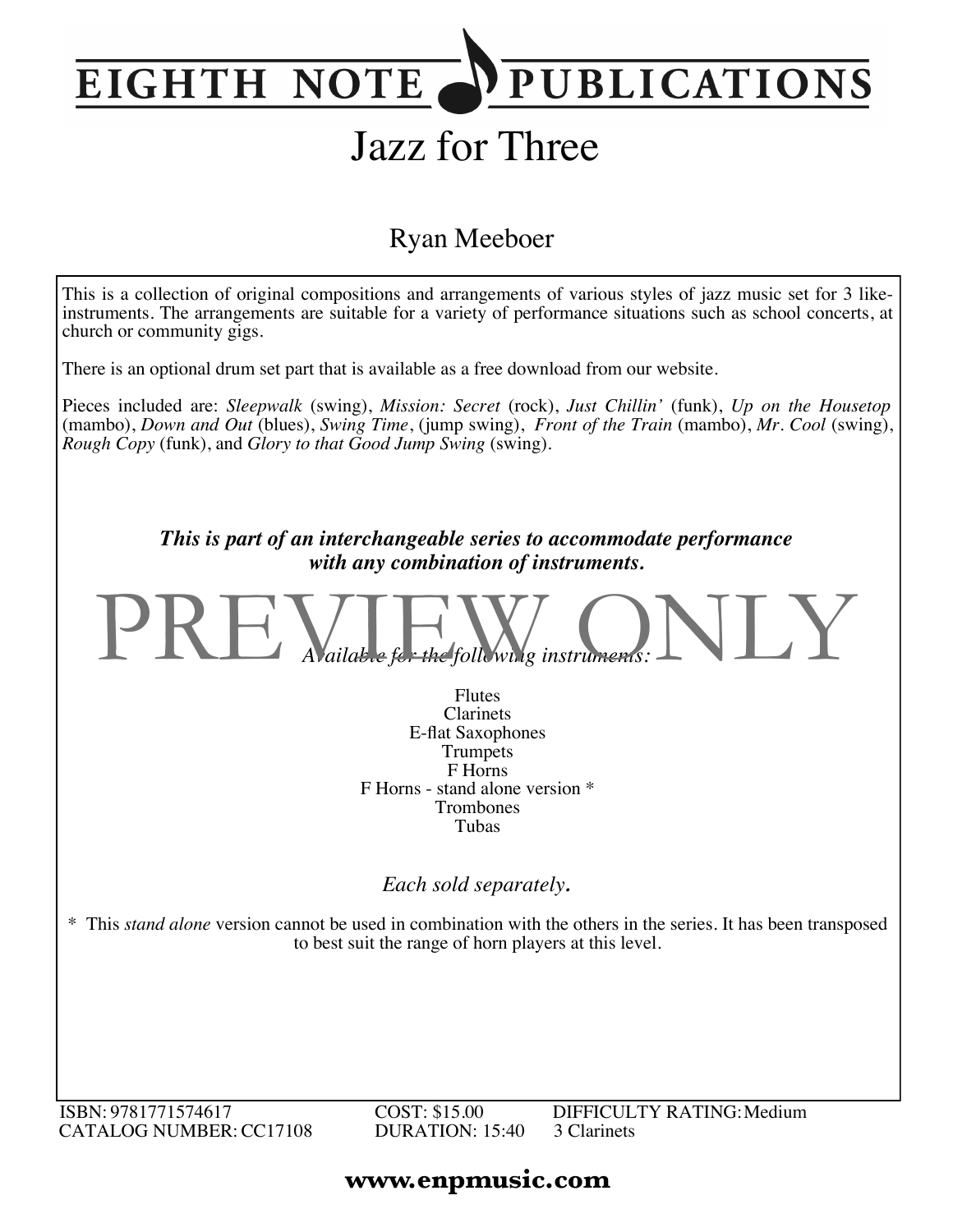JAZZ FOR THREE

RYAN MEEBOER







<sup>© 2017</sup> EIGHTH NOTE PUBLICATIONS www.enpmusic.com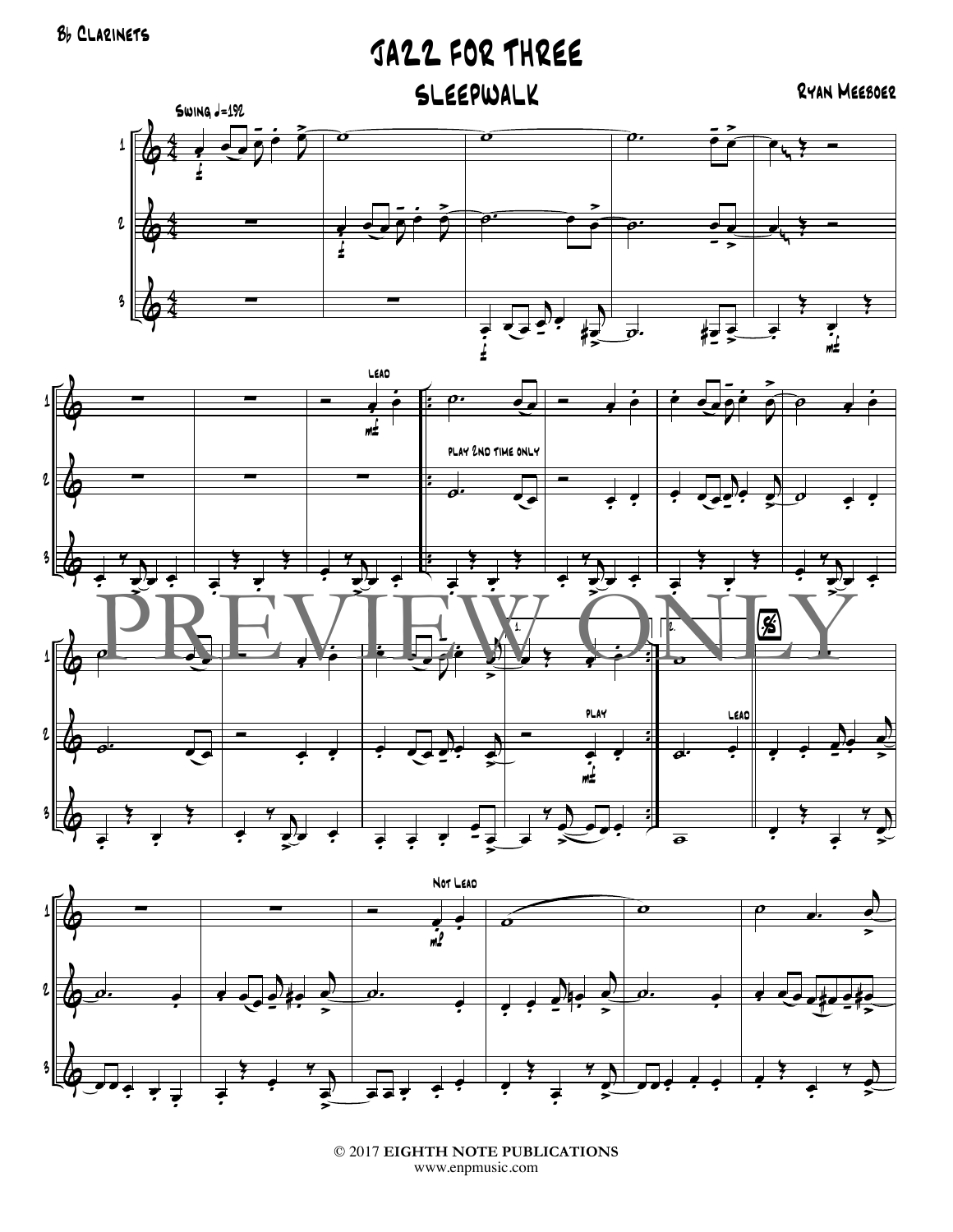





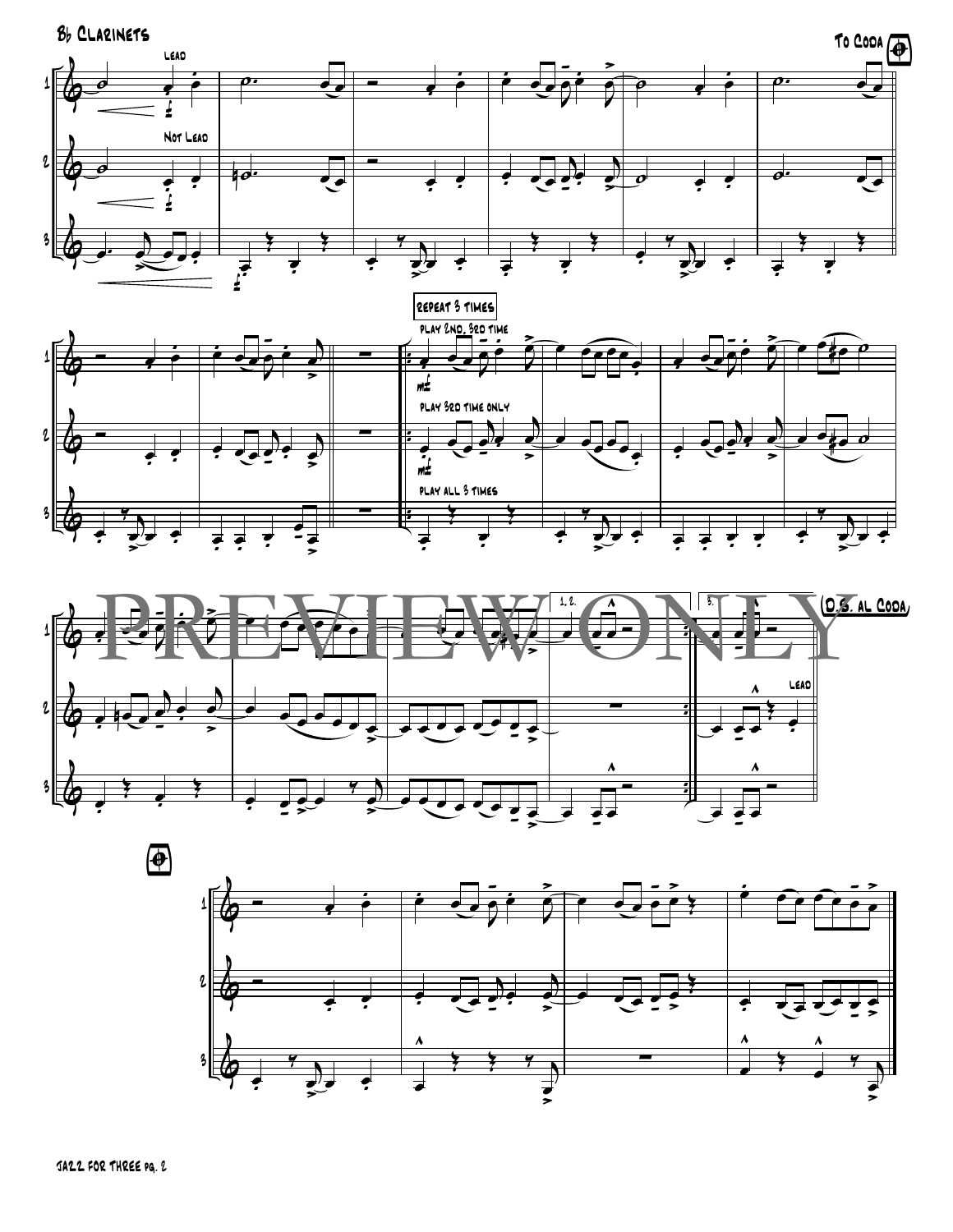



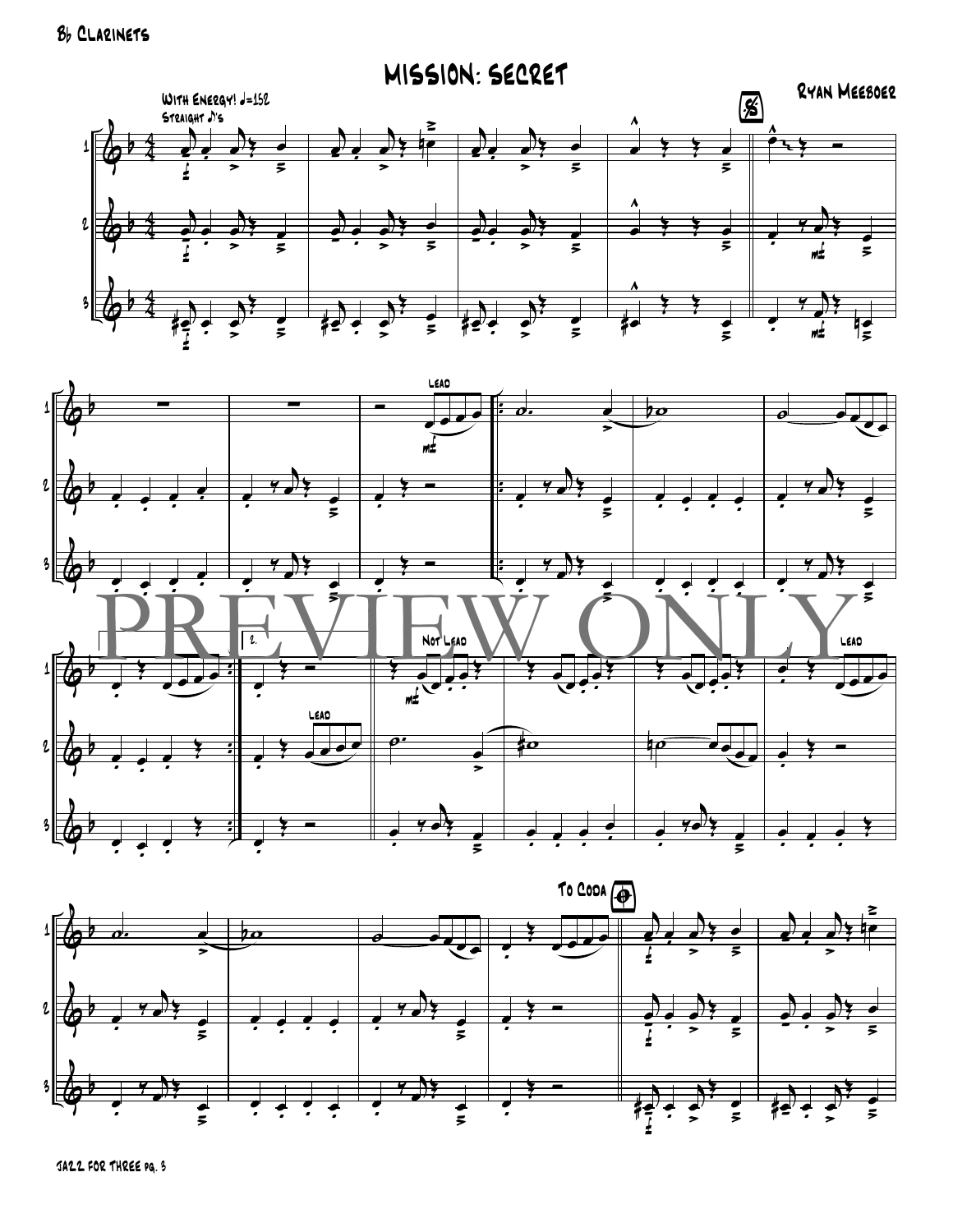





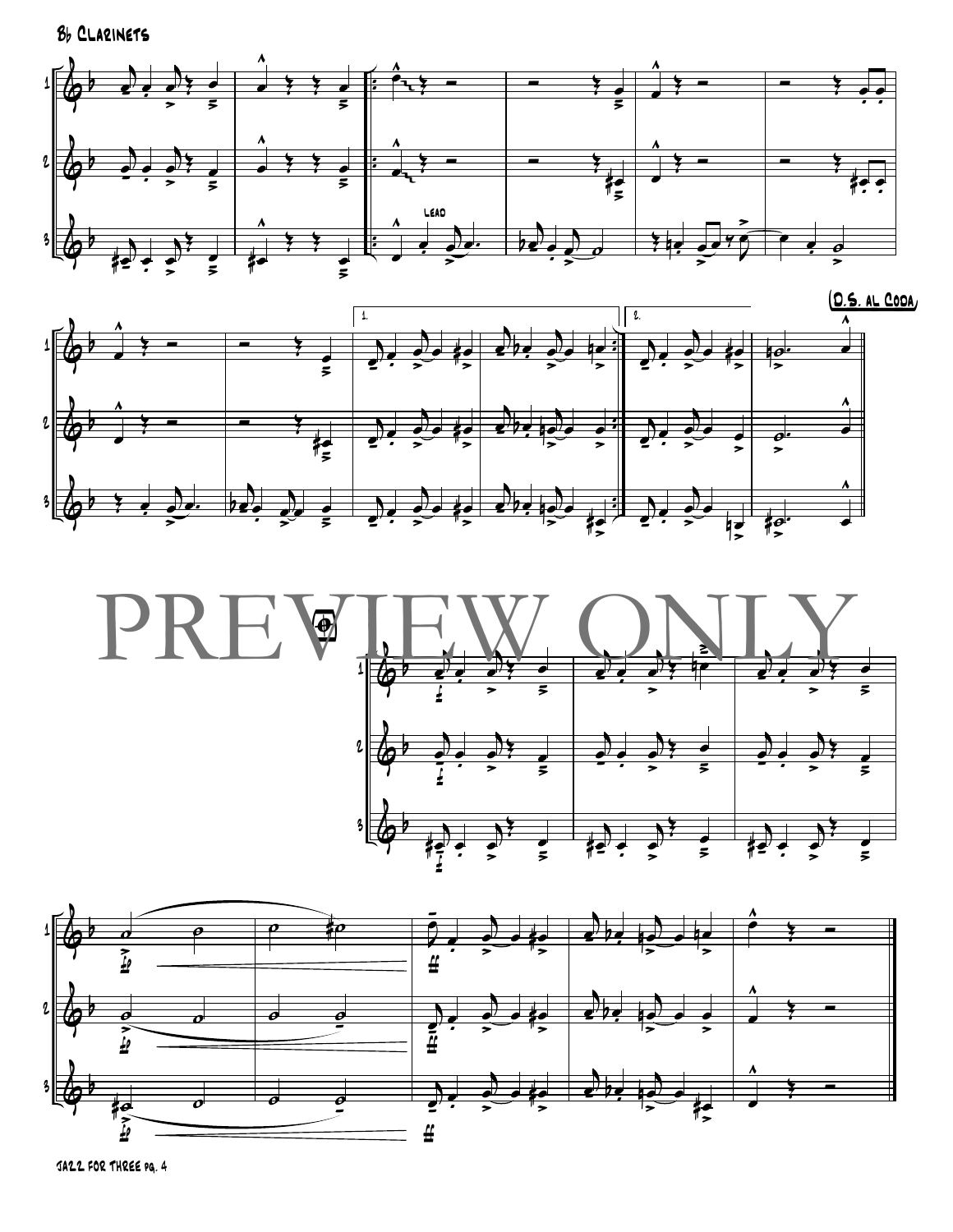$\pmb{\mathfrak{1}}$ 

 $\iota$ 





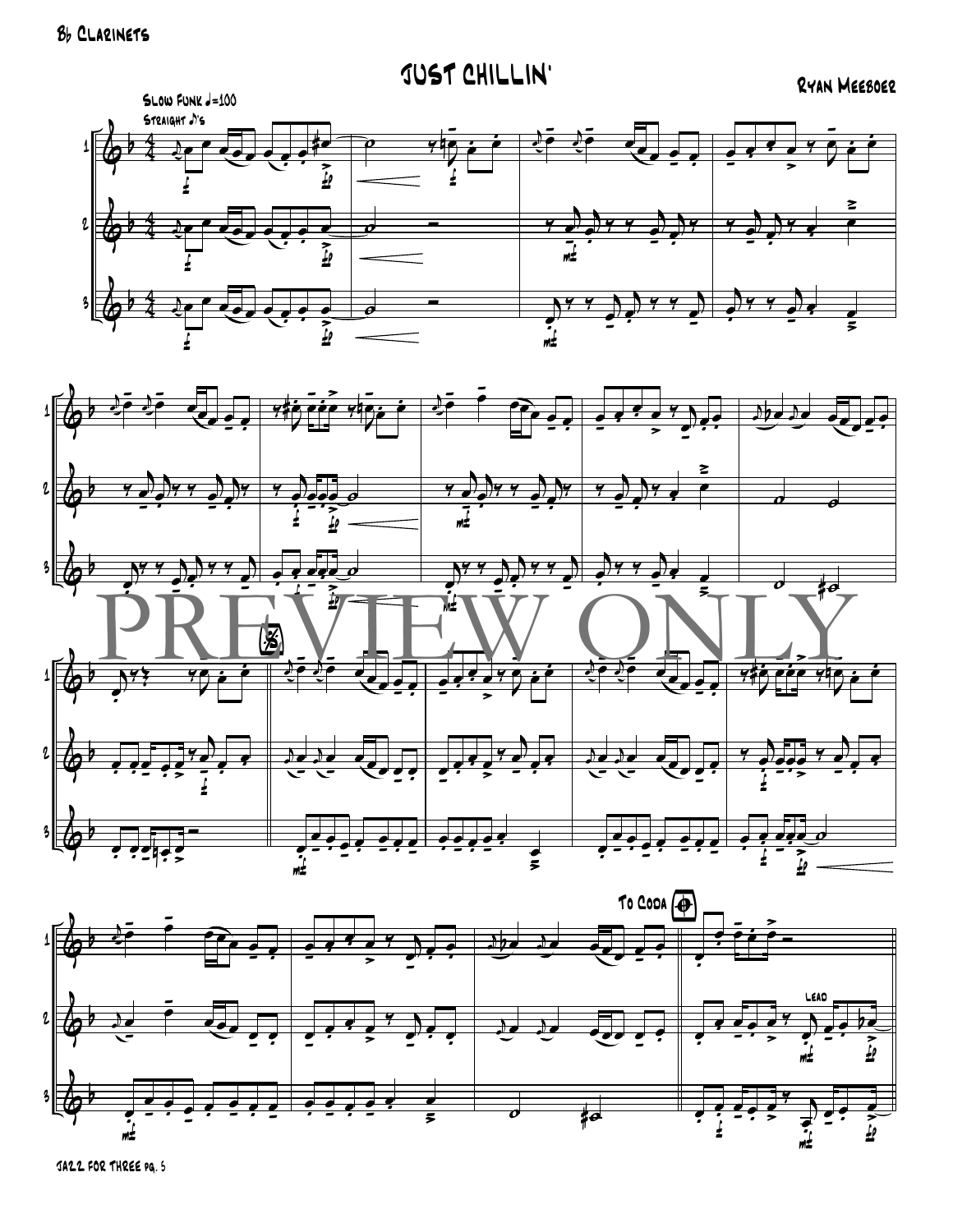



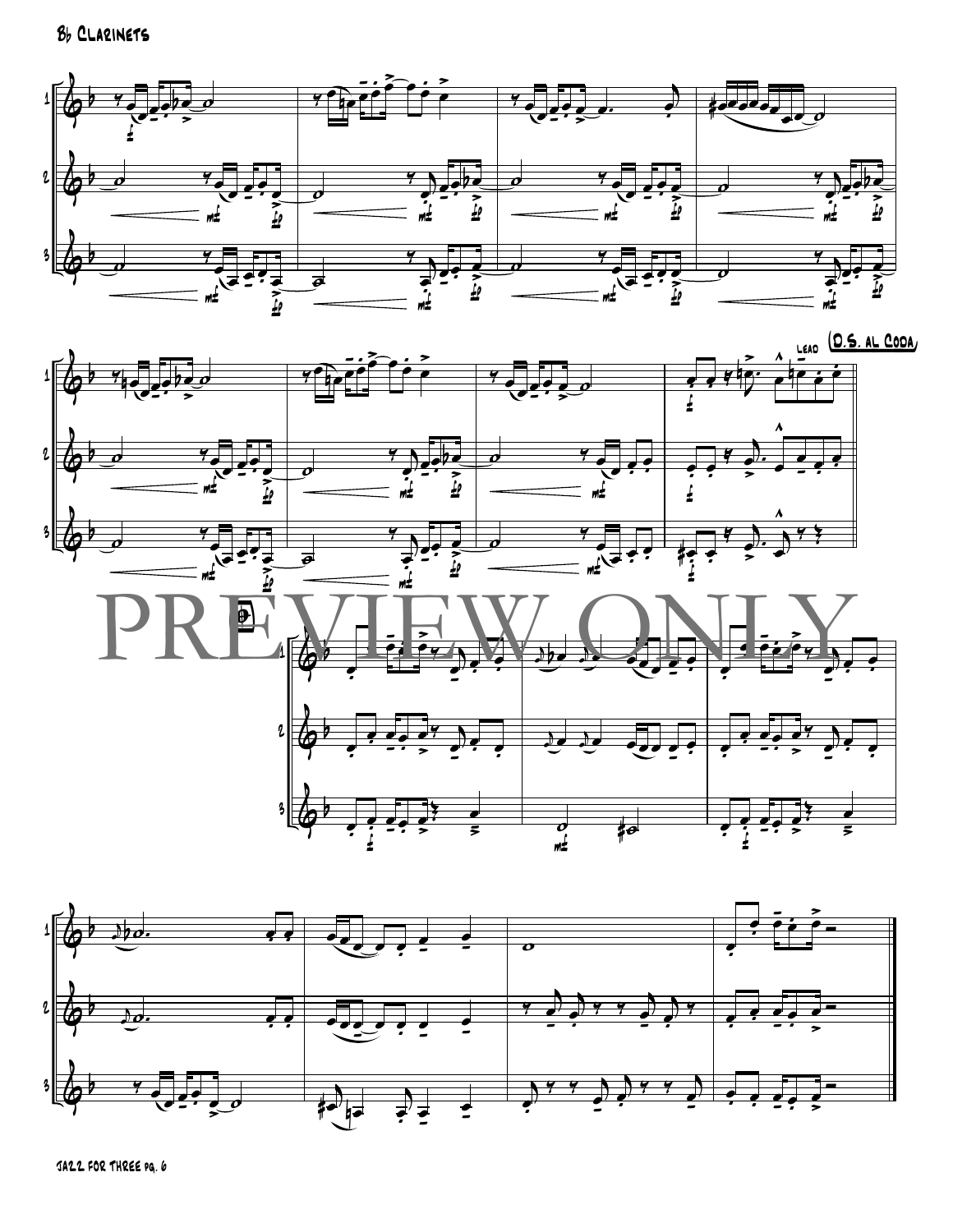UP ON THE HOUSETOP

BENJAMIN HANBY ARRANGED BY RYAN MEEBOER





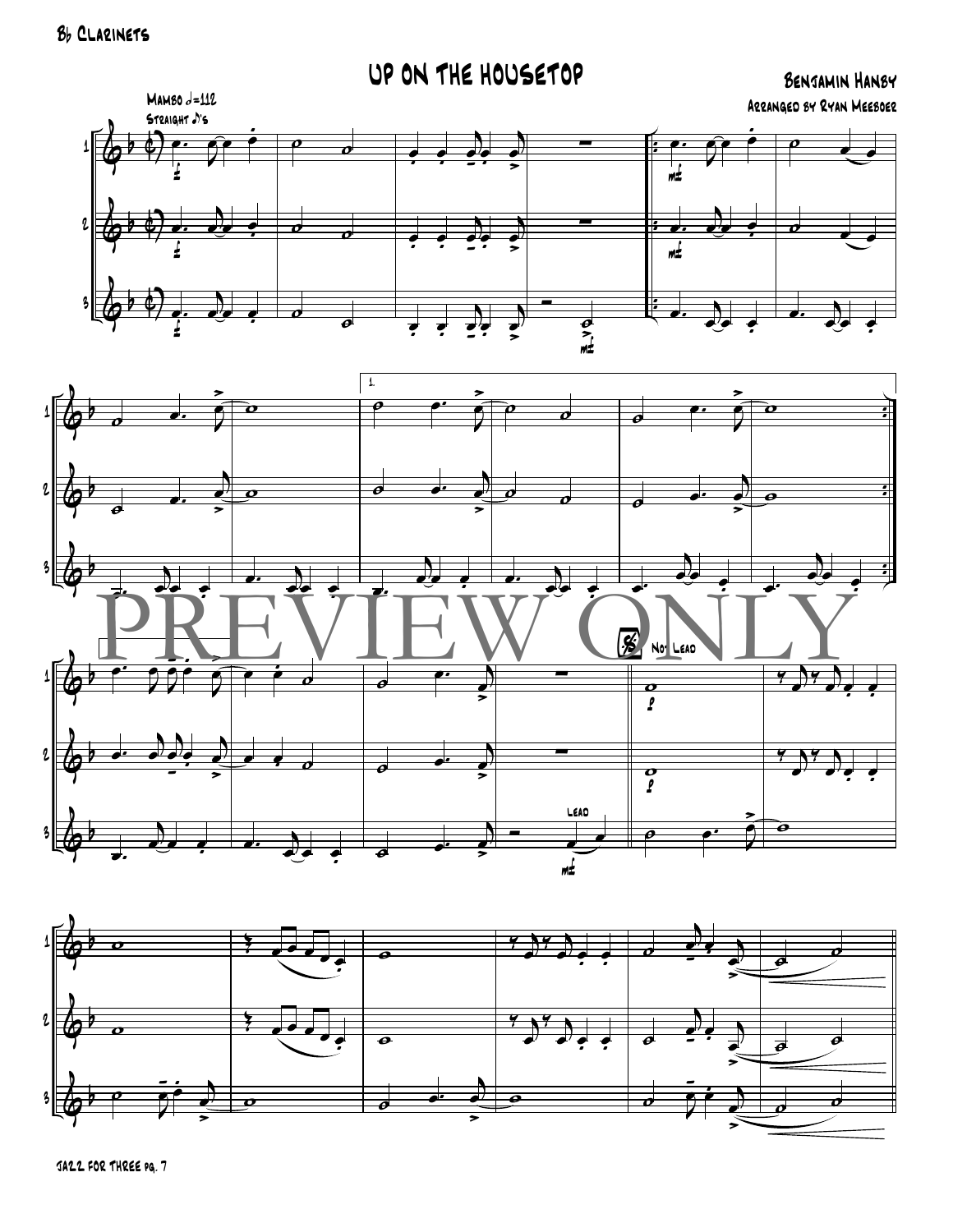Bb CLARINETS







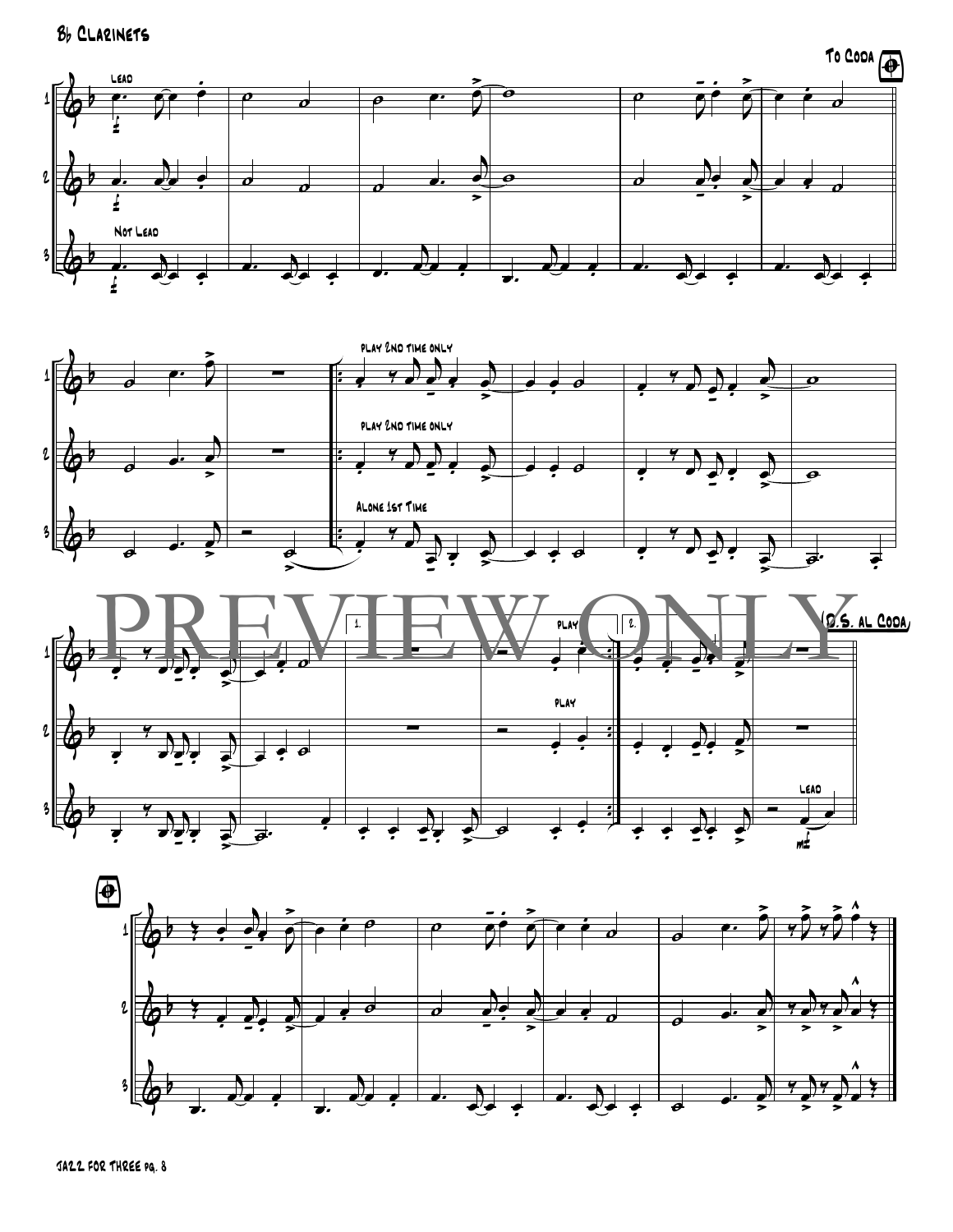### DOWN AND OUT

#### RYAN MEEBOER





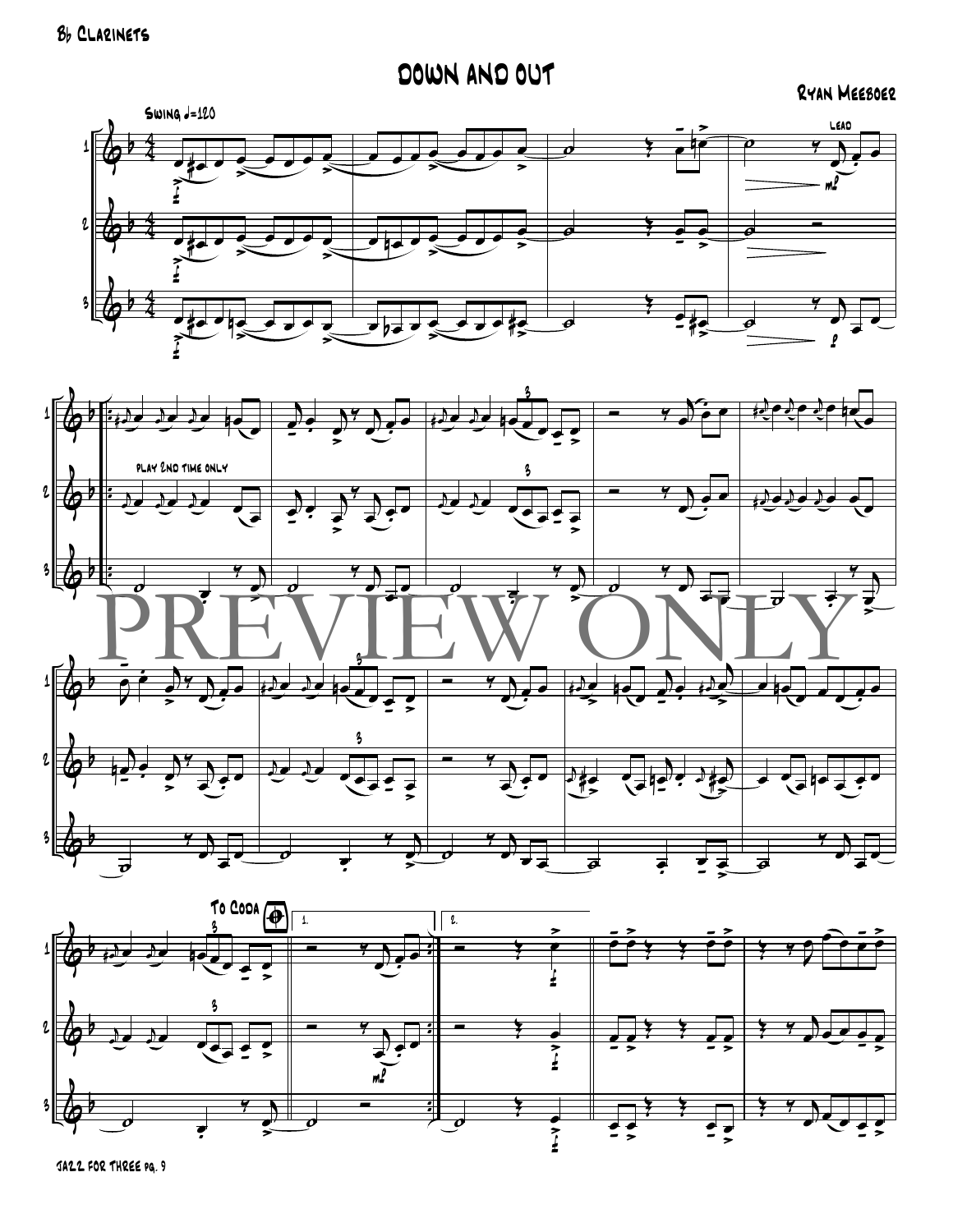Bb CLARINETS







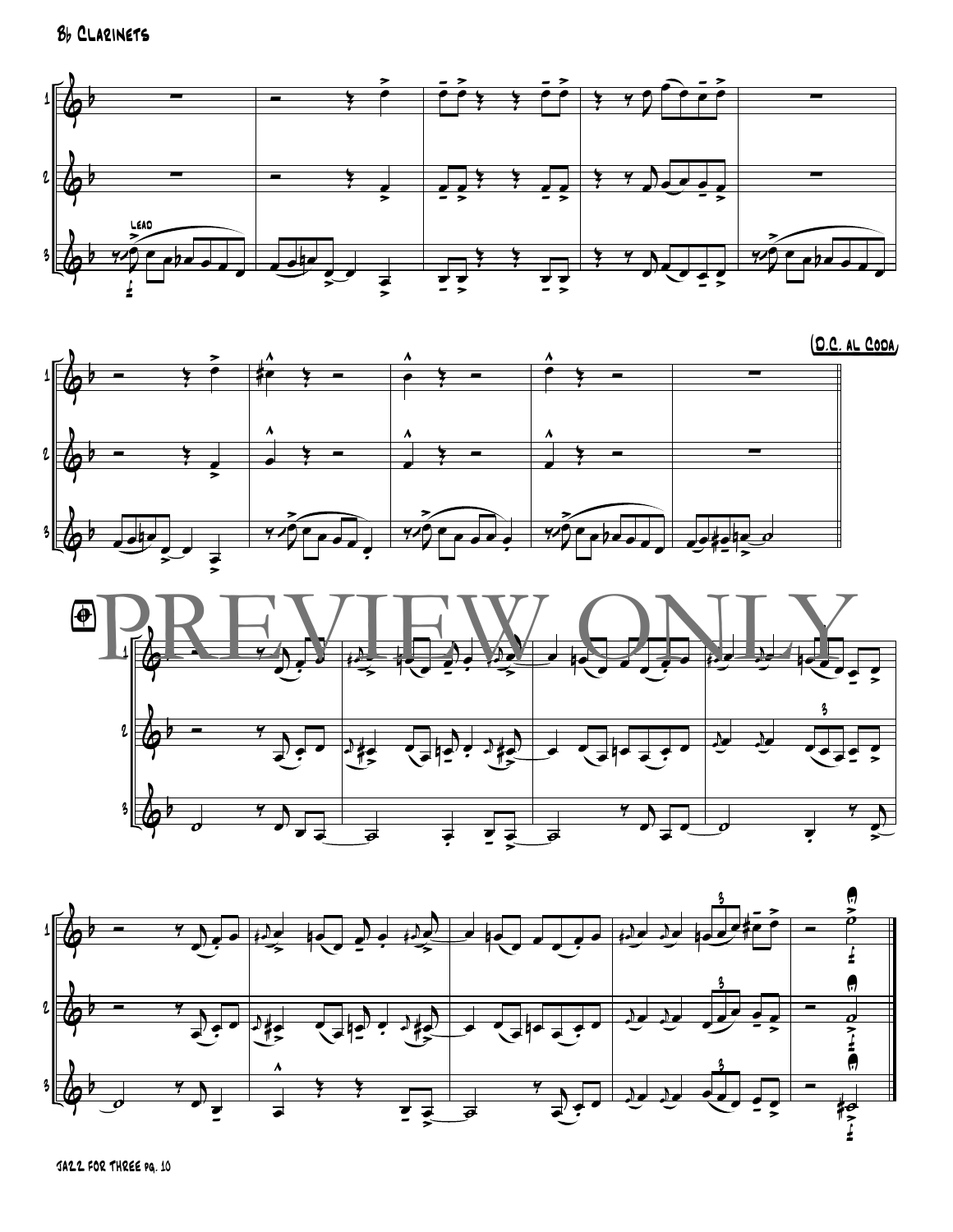SWING TIME

RYAN MEEBOER





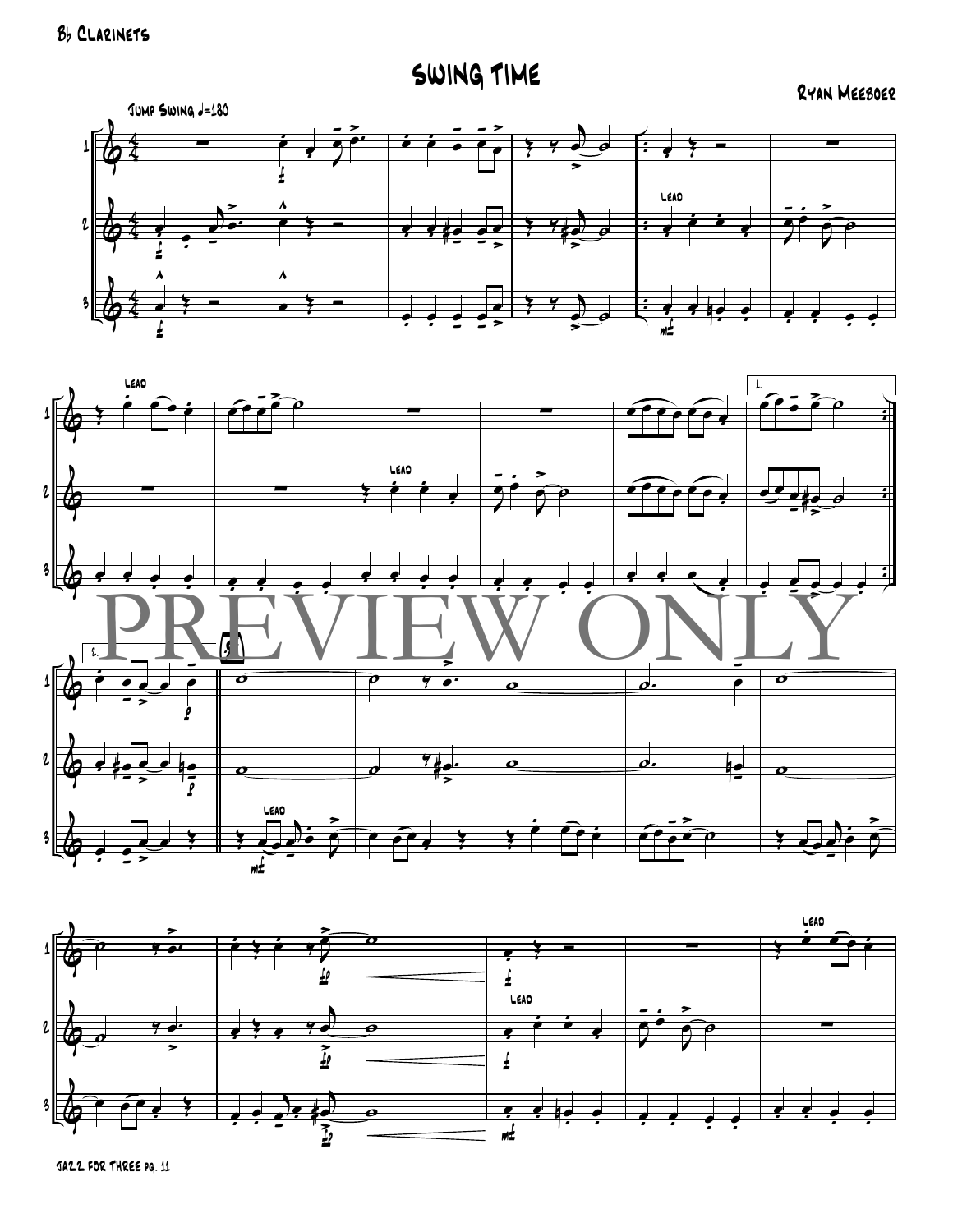Bb CLARINETS









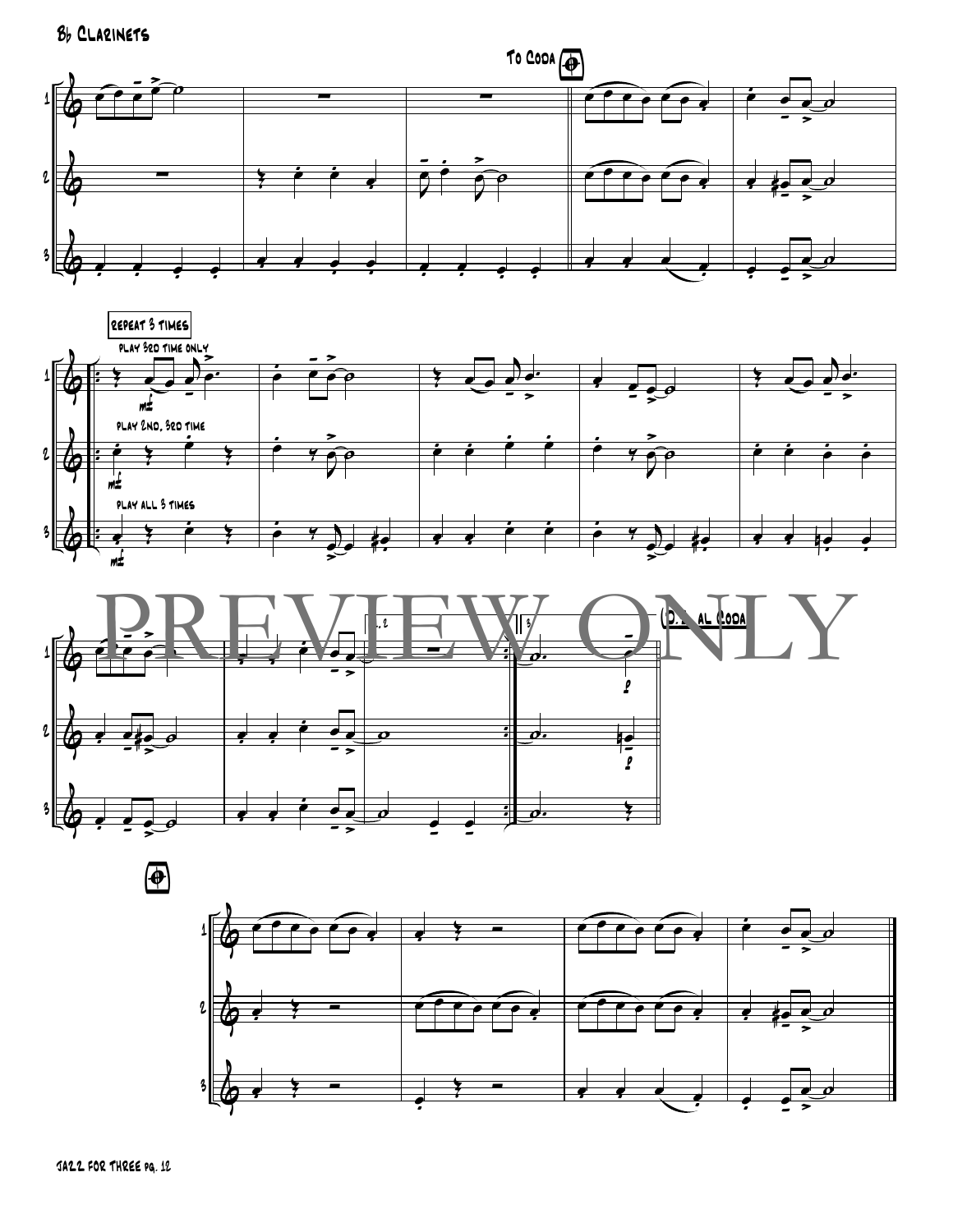

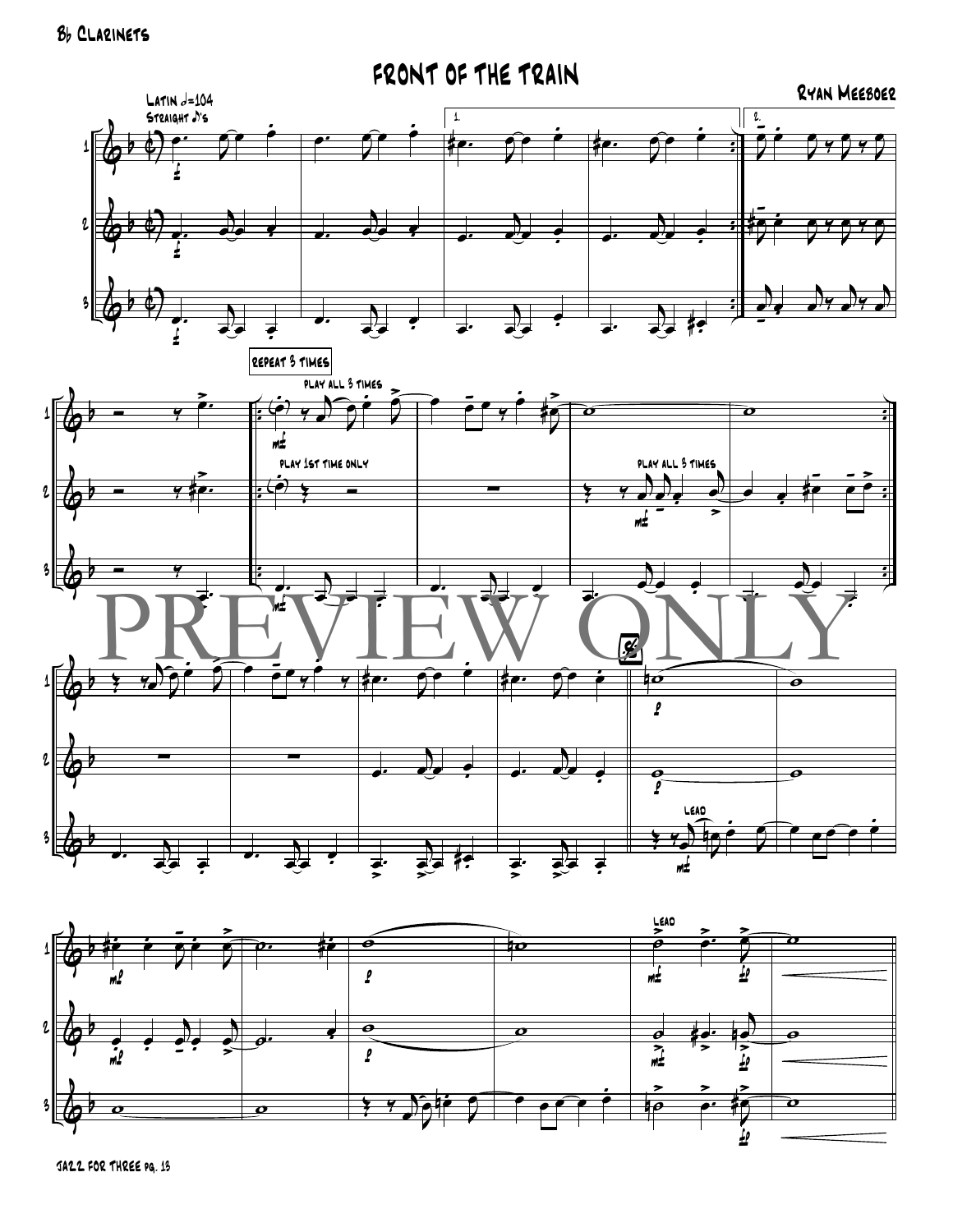Bb CLARINETS







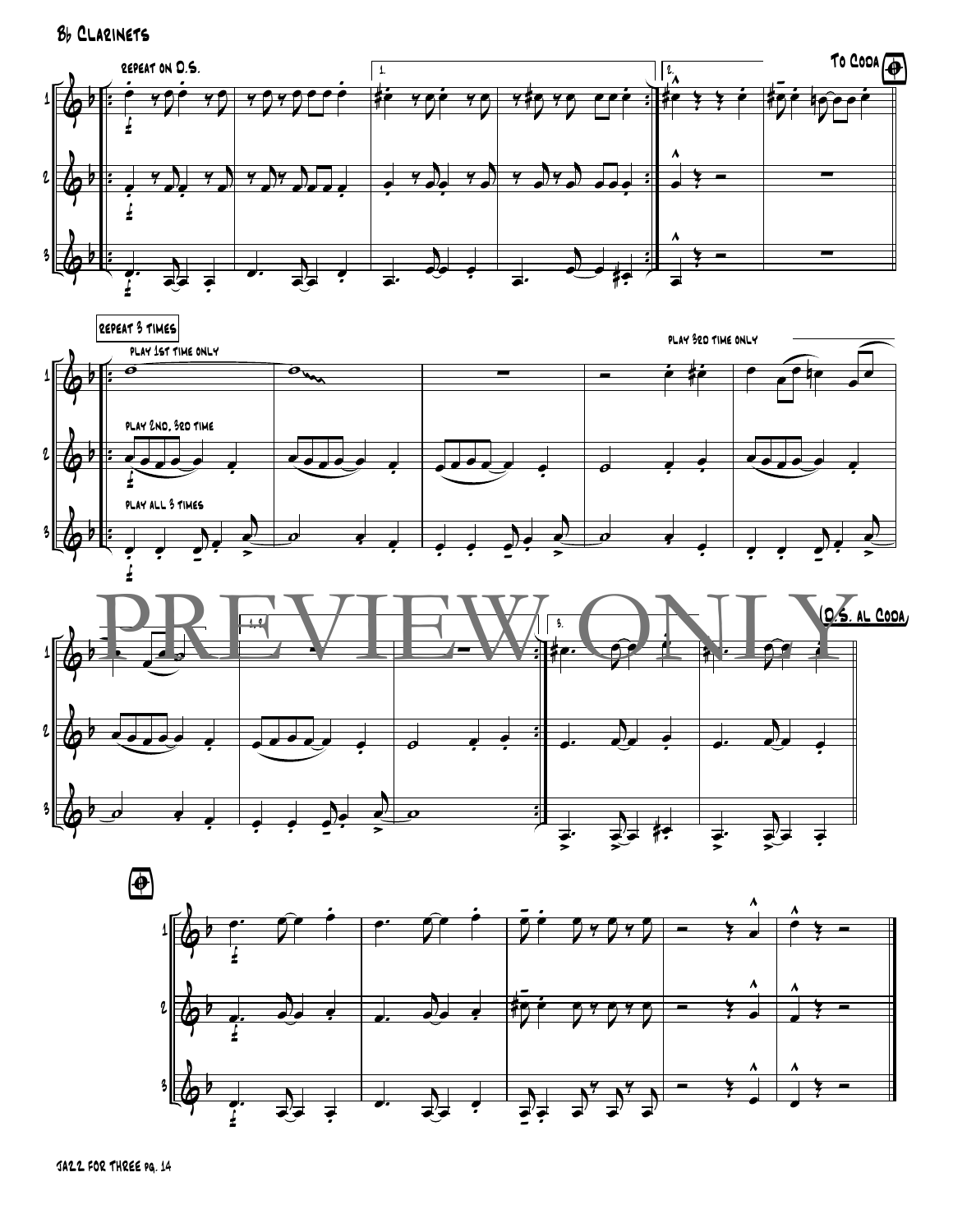**MR. COOL** 

RYAN MEEBOER





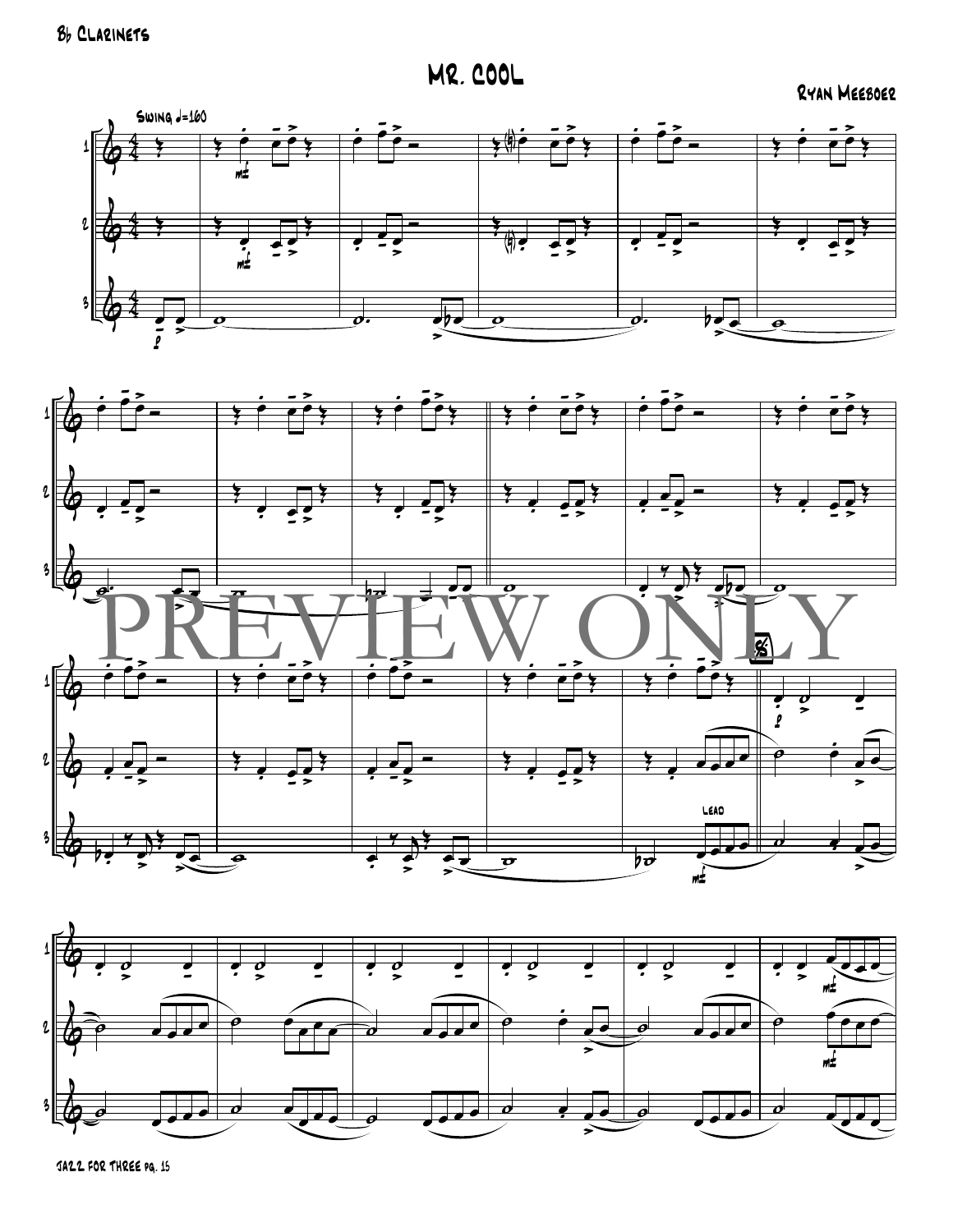Bb CLARINETS







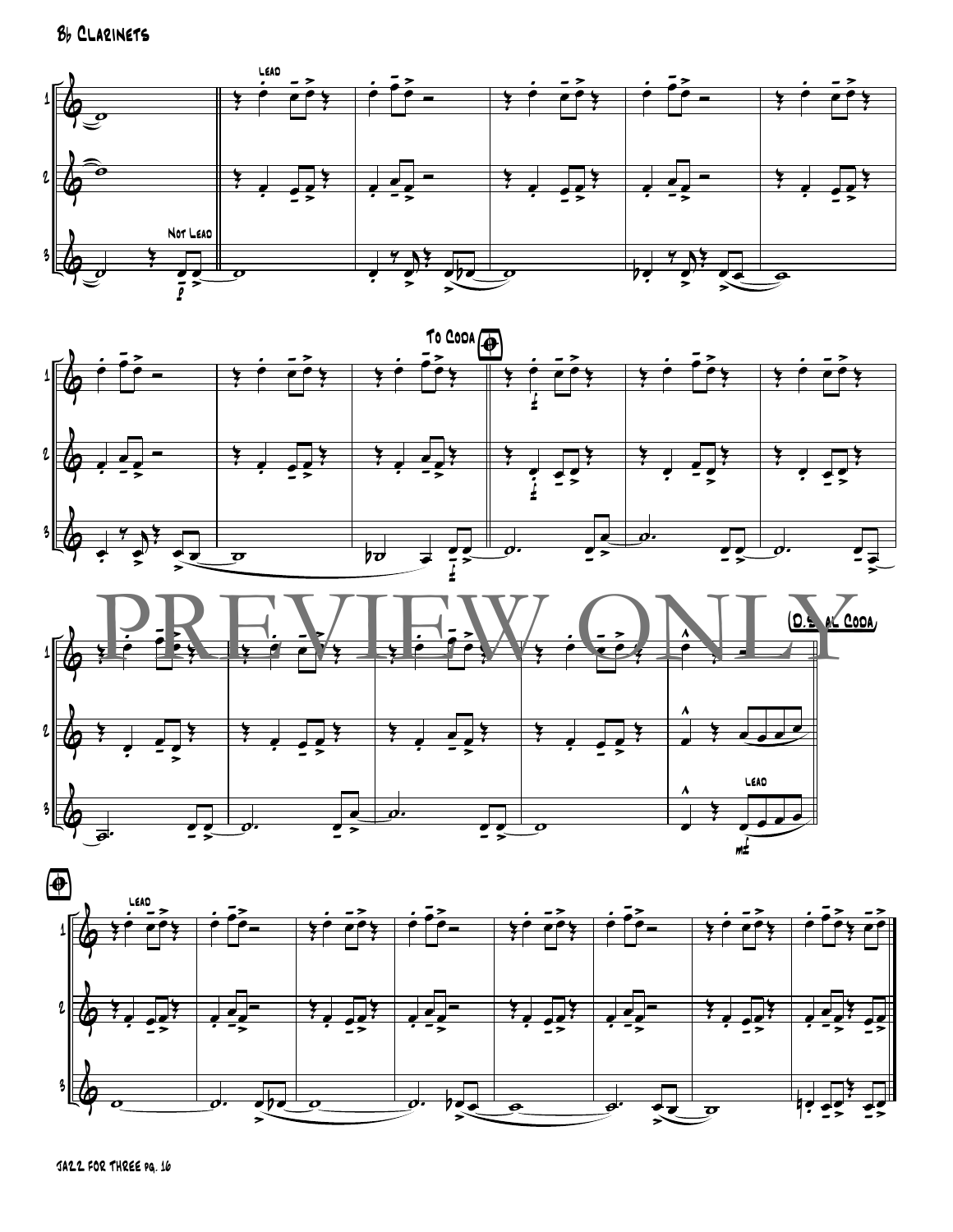ROUGH COPY

RYAN MEEBOER





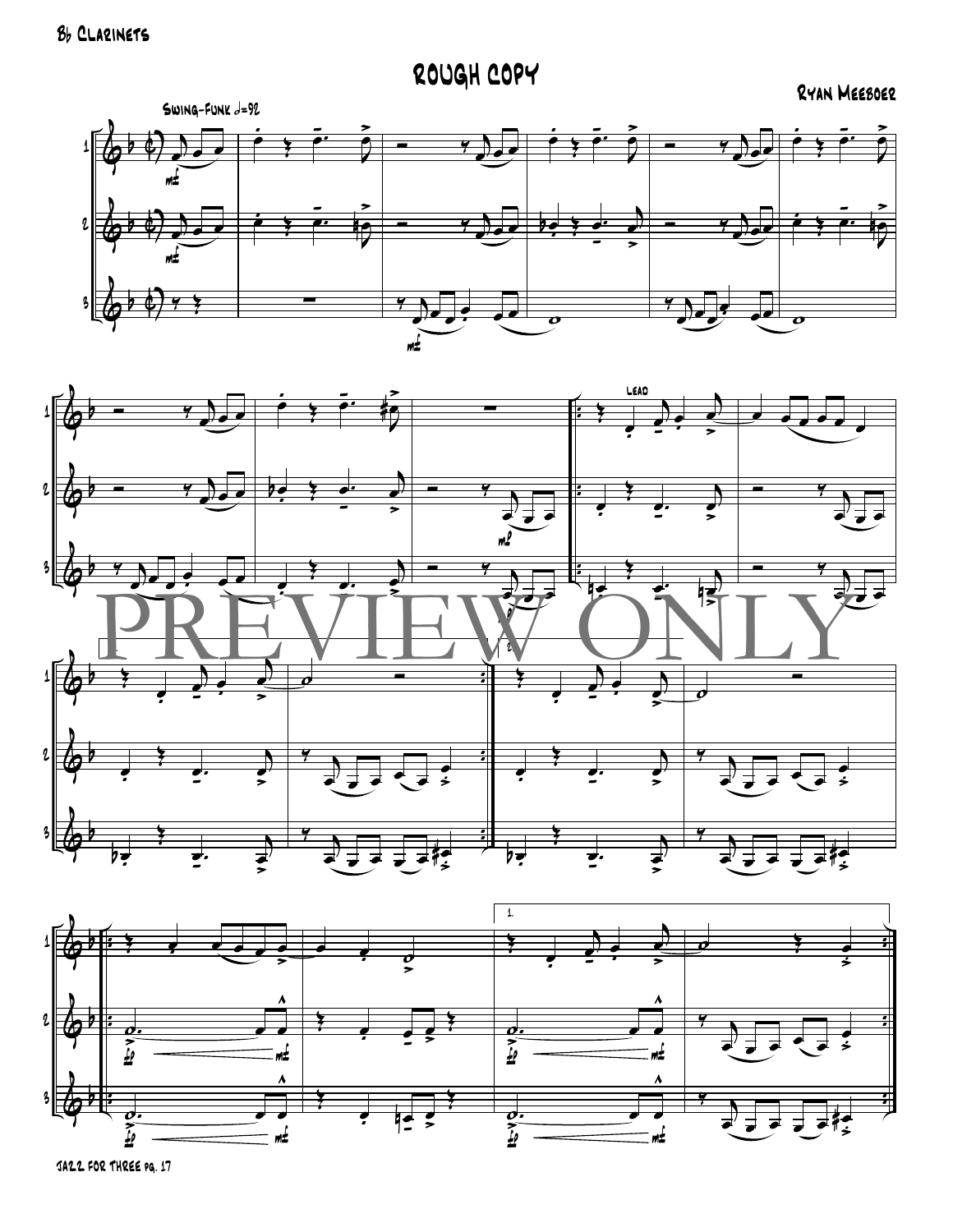Bb CLARINETS







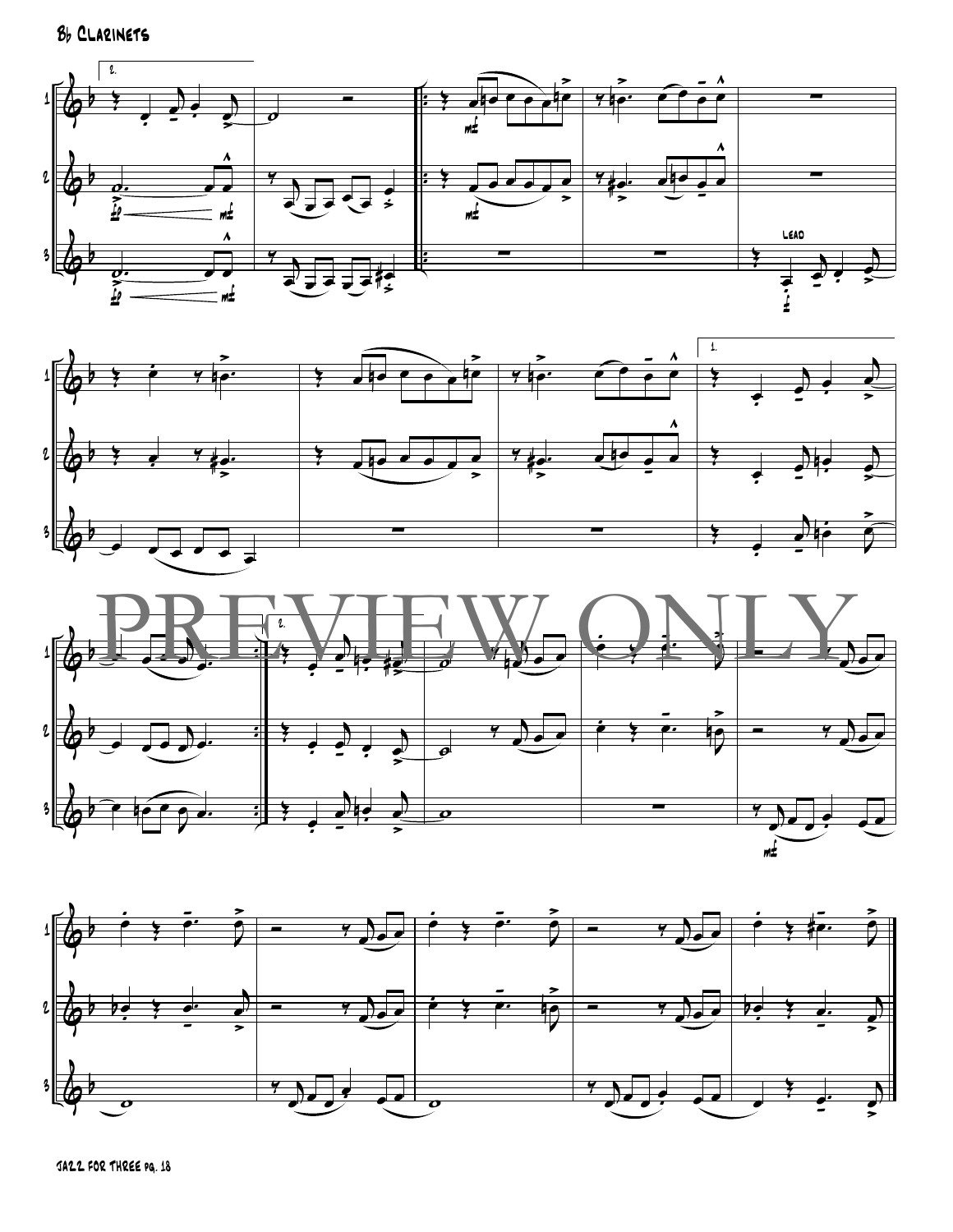### GLORY TO THAT GOOD JUMP SWING

#### WILLIAM H. CUMMINGS ARRANGED BY RYAN MEEBOER